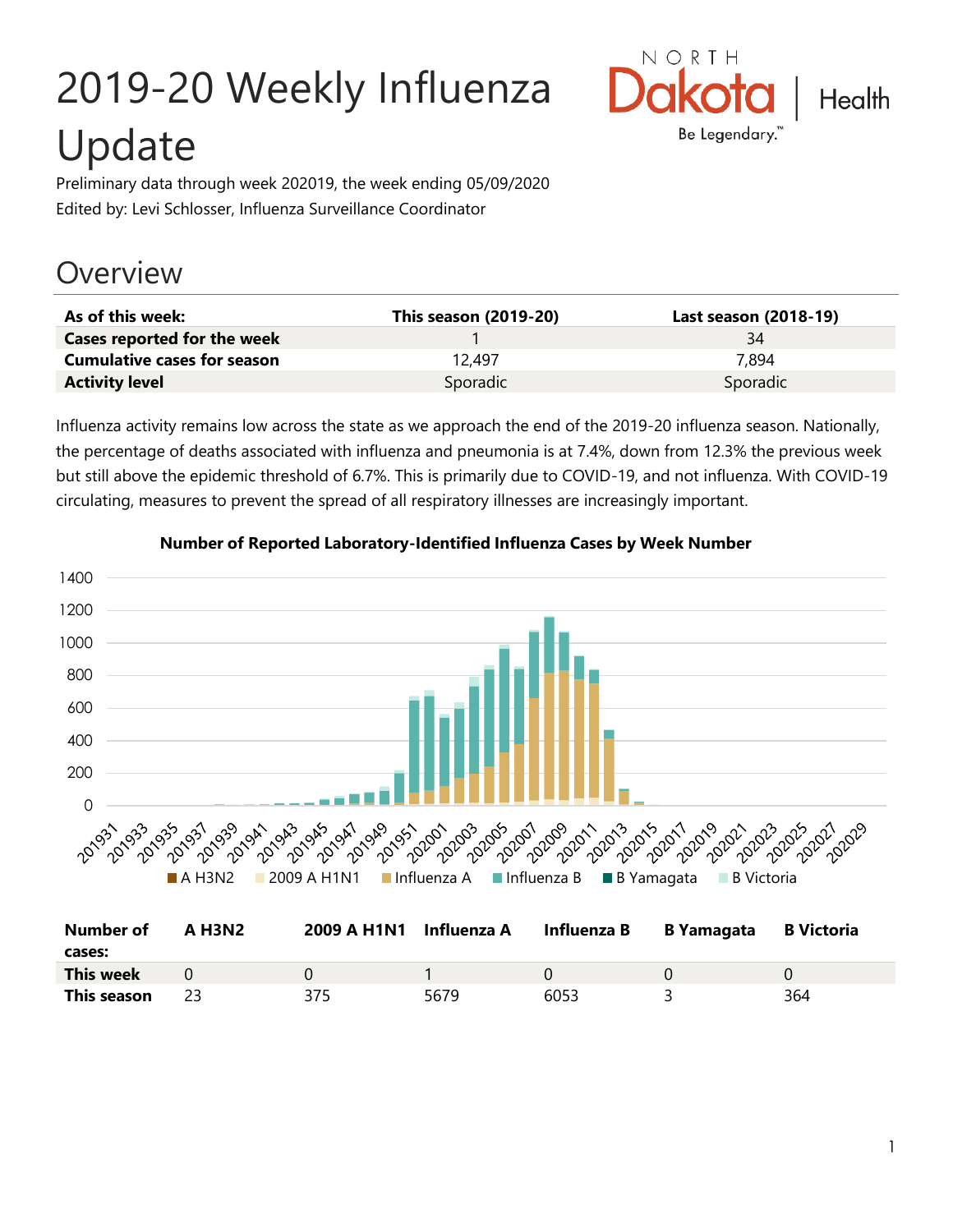Laboratory-confirmed influenza is a reportable disease in North Dakota. Influenza "cases" include people that have tested positive for influenza in a healthcare setting. It does not include people with influenza who did not seek healthcare, or who were diagnosed without a lab test, which is common. The true number of people with influenza in North Dakota is underrepresented, but case data allows us to see where and in what populations influenza is circulating. It also provides context regarding how the current season compares with previous seasons. Find more information about cases on [www.ndflu.com.](file://///nd.gov/doh/DOH-DATA/MSS/DC/PROGRAM/IMMUNE/Immunize/Influenza/Inf18-19/Surveillance/Weekly%20Summaries/www.ndflu.com)







Powered by Bing © GeoNames, Navteq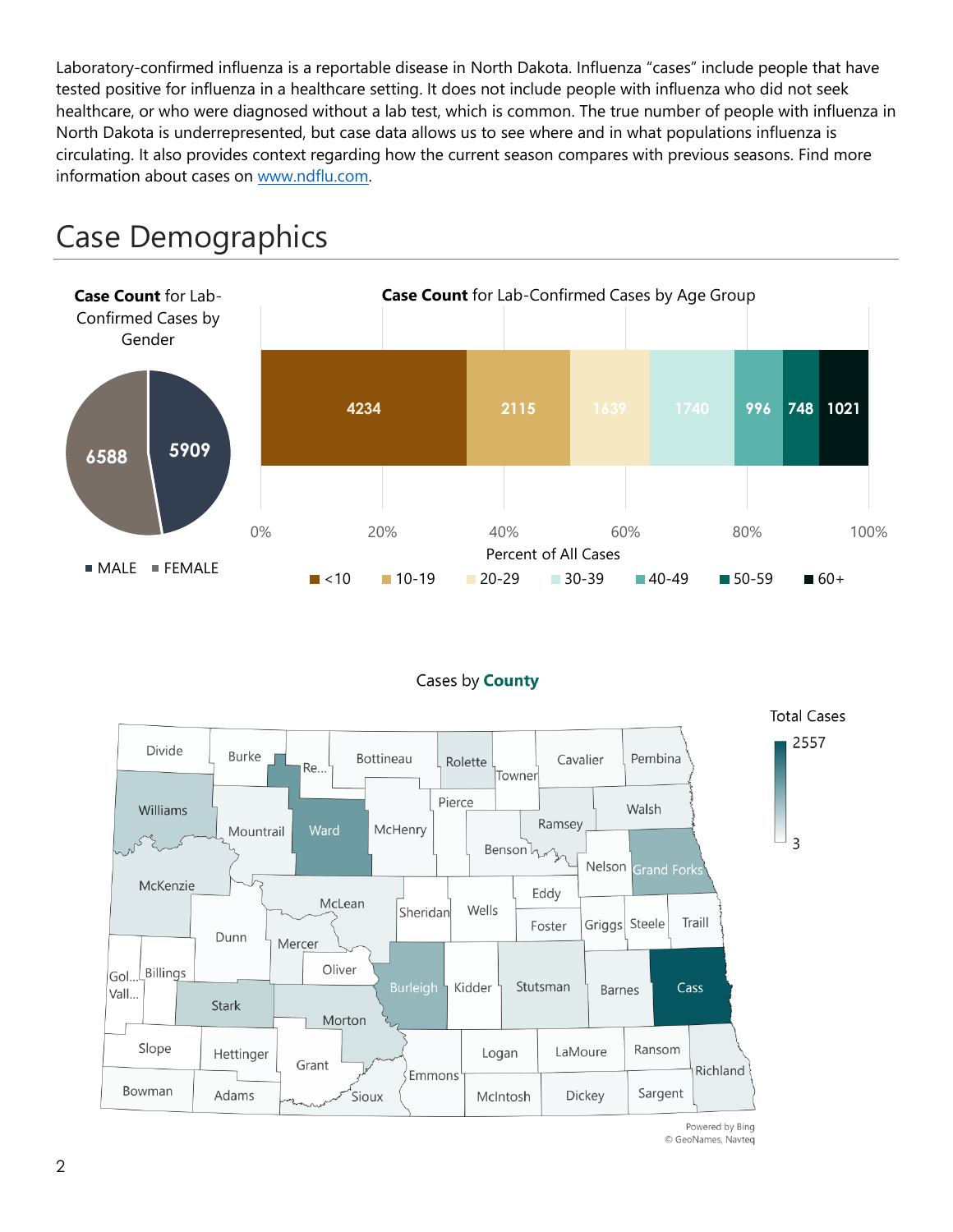# **Outbreaks**

During the influenza season, influenza outbreaks are common anywhere people gather, including schools, child care centers, and health care facilities. Outbreaks of influenza or influenza-like illness may be reported to the NDDoH. The following outbreaks have been reported this season:

| <b>Setting</b>                                        | <b>Number of outbreaks</b> | <b>Identified pathogens</b> |
|-------------------------------------------------------|----------------------------|-----------------------------|
| Long Term Care, Basic Care,<br><b>Assisted Living</b> | 25                         | Influenza A, B              |
| <b>Schools</b>                                        |                            | $\overline{\phantom{0}}$    |
| <b>Child Care Centers</b>                             | 5.                         | Influenza A, B              |

# Surveillance Programs

In addition to case reporting, the NDDoH uses a variety information sources to fully describe of what is happening during the influenza season.

#### Hospitalizations

This season, the NDDoH has introduced a new influenza hospitalization surveillance program. Select North Dakota hospitals report the number influenza-related hospitalizations weekly to the NDDoH. Because this surveillance methodology is new, hospitalization numbers this year may not be comparable to previous years.



**Total number of Hospitalizations: This week** 0 **This season** 549

#### Deaths

Data on pneumonia and influenza deaths is obtained from Vital Records and based on the cause of death listed on the death certificate.



**Total number of deaths for the**  Pneumonia 405 **Influenza** 21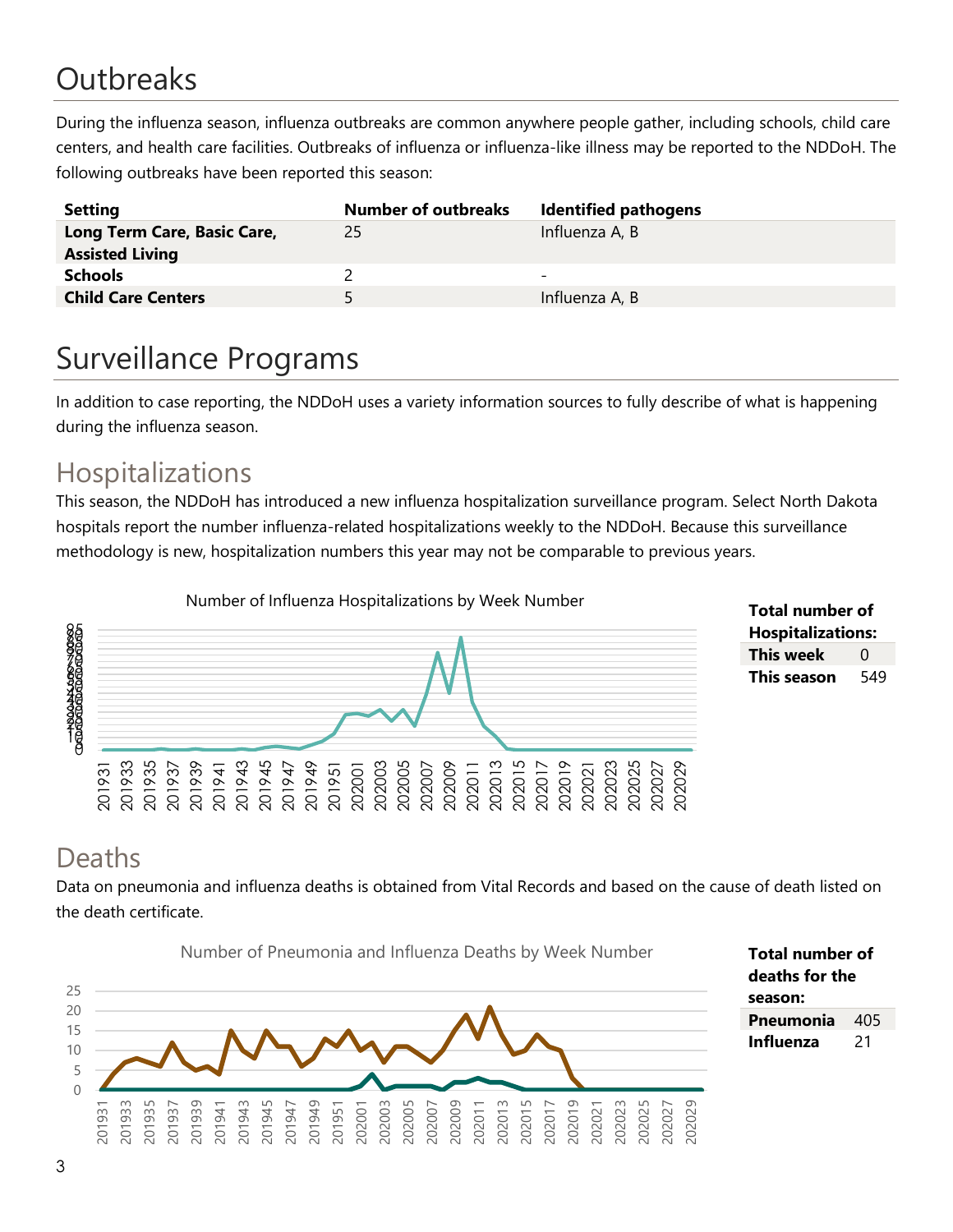## Outpatient Influenza-like Illness

The NDDoH participates in the national U.S. Outpatient Influenza-like Illness Surveillance Network (ILINet). Data from participating outpatient providers in North Dakota are pooled to create a state-wide estimate for the weekly percent of healthcare visits due to influenza-like illness (ILI). Patients presenting with a fever of 100ºF or greater and a cough and/or sore throat are considered to have ILI. For more information on state and national ILINet data, see **FluView** [Interactive.](https://gis.cdc.gov/grasp/fluview/fluportaldashboard.html)



Percent of Outpatient Visits Due to Influenza-like Illness by Week, Current and Previous Season

#### Sentinel Laboratory Data

The NDDoH receives influenza and RSV testing data from participating sentinel laboratories across the state. The total number of positive tests and the total number of tests conducted are reported and used to create a state-wide percent positivity statistic. For influenza, percent positivity of 10% or greater indicates "season level" influenza activity.

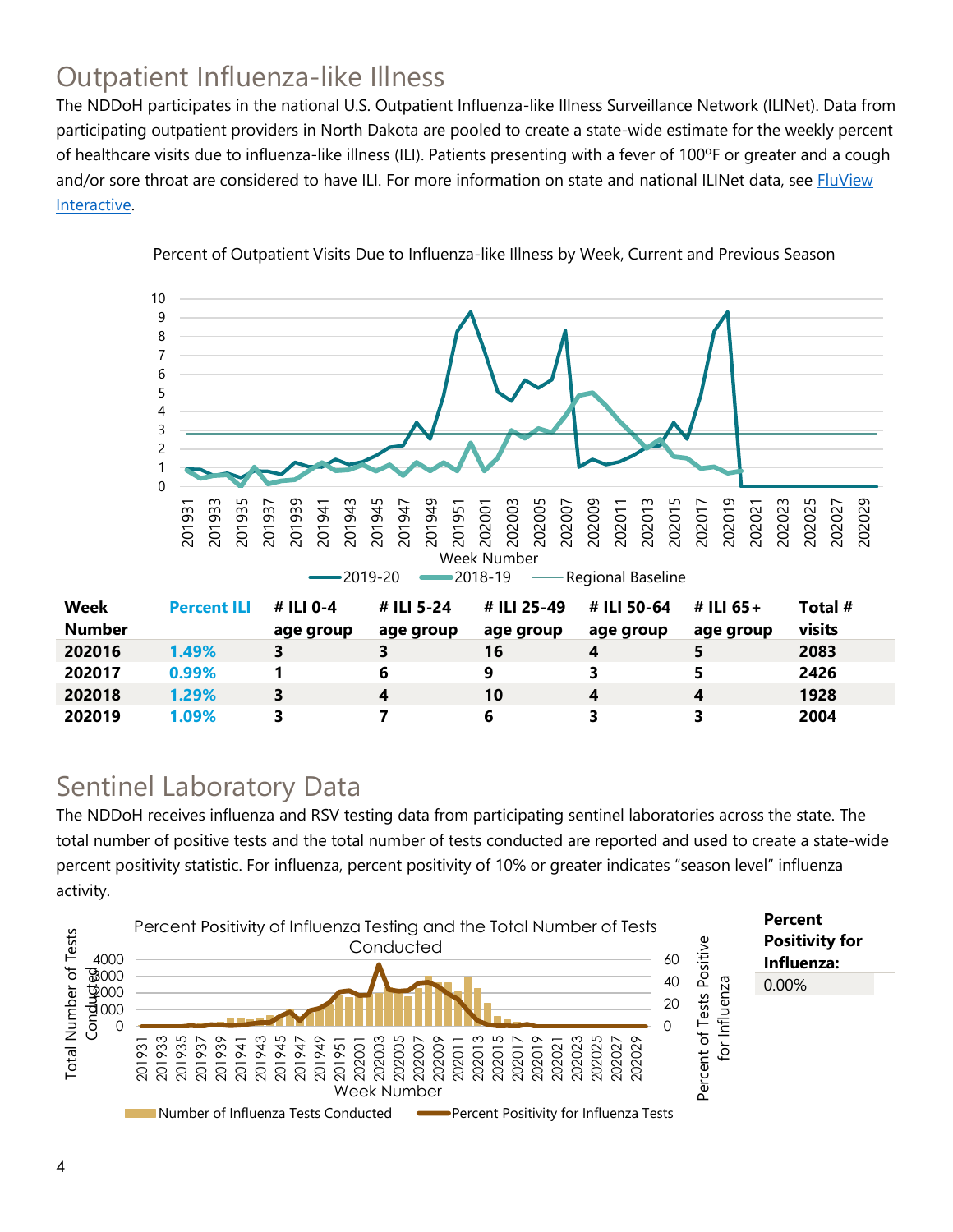

#### School Absenteeism

During the influenza season, increases in school absenteeism data can be used as an early indicator for influenza circulation. The NDDoH received absenteeism data from a majority of schools in the state. Data here include absences for all reasons.



# Multi-season Comparison